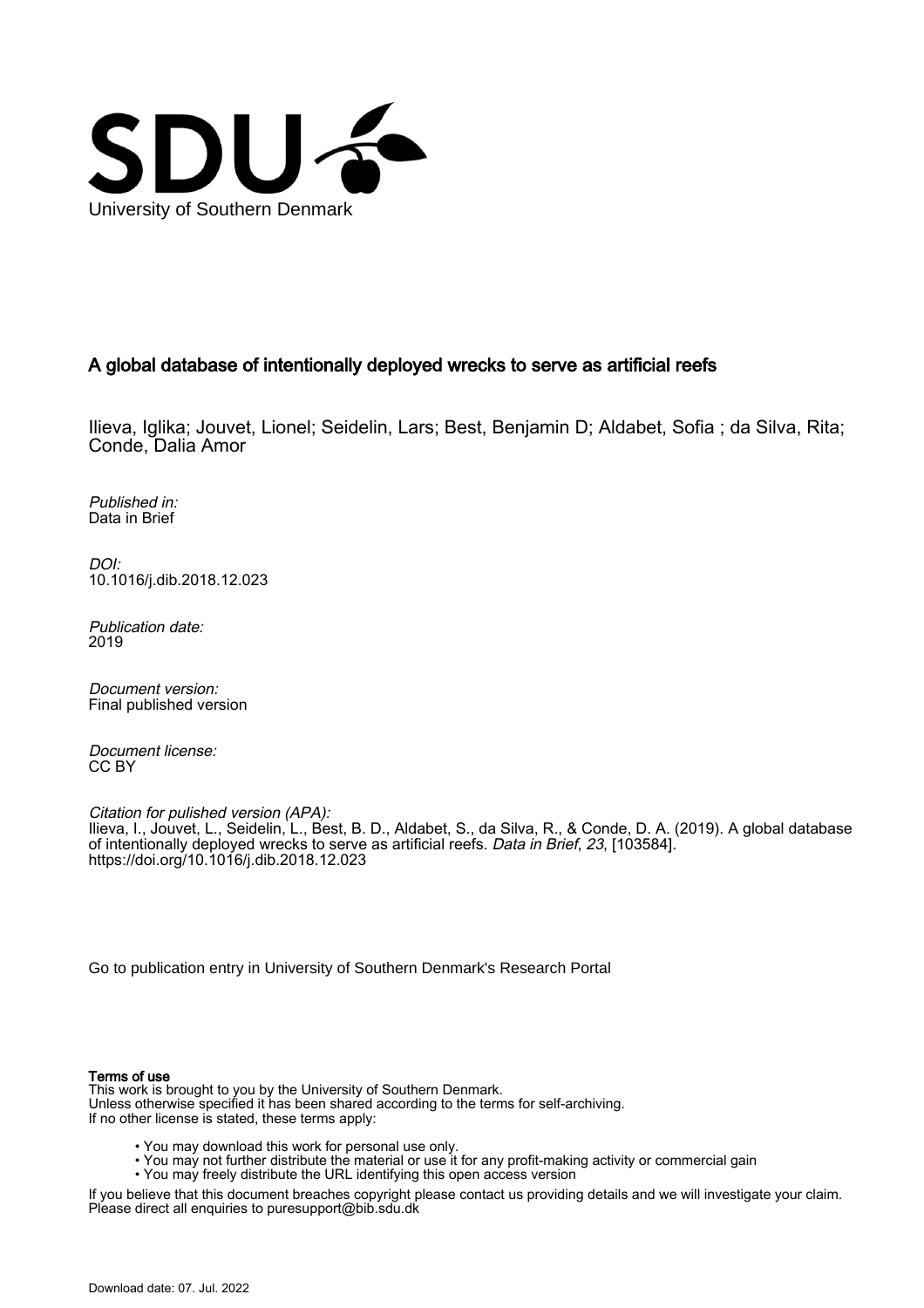[Data in Brief 23 \(2019\) 103584](https://doi.org/10.1016/j.dib.2018.12.023)



Contents lists available at [ScienceDirect](www.sciencedirect.com/science/journal/23523409)

# Data in Brief

journal homepage: <www.elsevier.com/locate/dib>

Data Article

# A global database of intentionally deployed wrecks to serve as artificial reefs



Iglika Ilieva<sup>a</sup>, Lionel Jouvet<sup>a, b, c</sup>, Lars Seidelin<sup>a</sup>, Benjamin D. Best <sup>d</sup>, Sofia Aldabet <sup>e</sup>, Rita da Silva <sup>a, b, c</sup>, Dalia A. Conde  $a,b,c,*$ 

<sup>a</sup> Biology Department, University of Southern Denmark, Campusvej 55, 5230 Odense, Denmark

<sup>b</sup> Interdisciplinary Centre on Population Dynamics, University of Southern Denmark, Campusvej 55, 5230 Odense, Denmark

<sup>c</sup> Species360 Conservation Science Alliance, 7900 International Drive, Suite 1040, Bloomington, MN 55425, USA

<sup>d</sup> EcoQuants LLC, 508 E Haley St, Santa Barbara, CA 93103, USA

<sup>e</sup> Department of Physical Geography and Ecosystem Science, Lund University, Sölvegatan 12, S-223 62 Lund, Sweden

## article info

Article history: Received 6 July 2018 Received in revised form 3 December 2018 Accepted 6 December 2018 Available online 02 February 2019

Keywords: Artificial reef Shipwreck Sunken vessels Wrecks as reefs Biodiversity Conservation

## abstract

This paper contains data on intentionally deployed wrecks to serve as artificial reefs from 1942 to 2016. The deployment of decommissioned vessels and other available wrecks is a common practice in many coastal countries, such as the USA, Australia, Malta, and New Zealand. We obtained data of georeferenced sites of wrecks from the scientific literature, local databases, and diving web sites published in the English language. Furthermore, we included information regarding the type of structure, location, depth, country, year of deployment and estimated life span. Moreover, we provide information on whether the wreck is located inside one of the World's Protected Areas, key biophysical Standard Level Data from the World Ocean Database, distance to reefs from the Coral Trait Database, and distances to 597 aquariums that are members of the Species360 global network of Aquariums and Zoological institutions, in the Zoological Information Management System (ZIMS). We provide data for wrecks with monitoring surveys in the peer-review literature, although these only comprise 2% of the records (36 of 1907 wrecks). The data we provide here can be used for research and evaluation of already deployed reefs, especially if

\* Corresponding author.

E-mail address: [dalia.conde@species360.org](mailto:dalia.conde@species360.org) (D.A. Conde).

<https://doi.org/10.1016/j.dib.2018.12.023>

<sup>2352-3409/</sup>& 2019 The Authors. Published by Elsevier Inc. This is an open access article under the CC BY license (http://creativecommons.org/licenses/by/4.0/).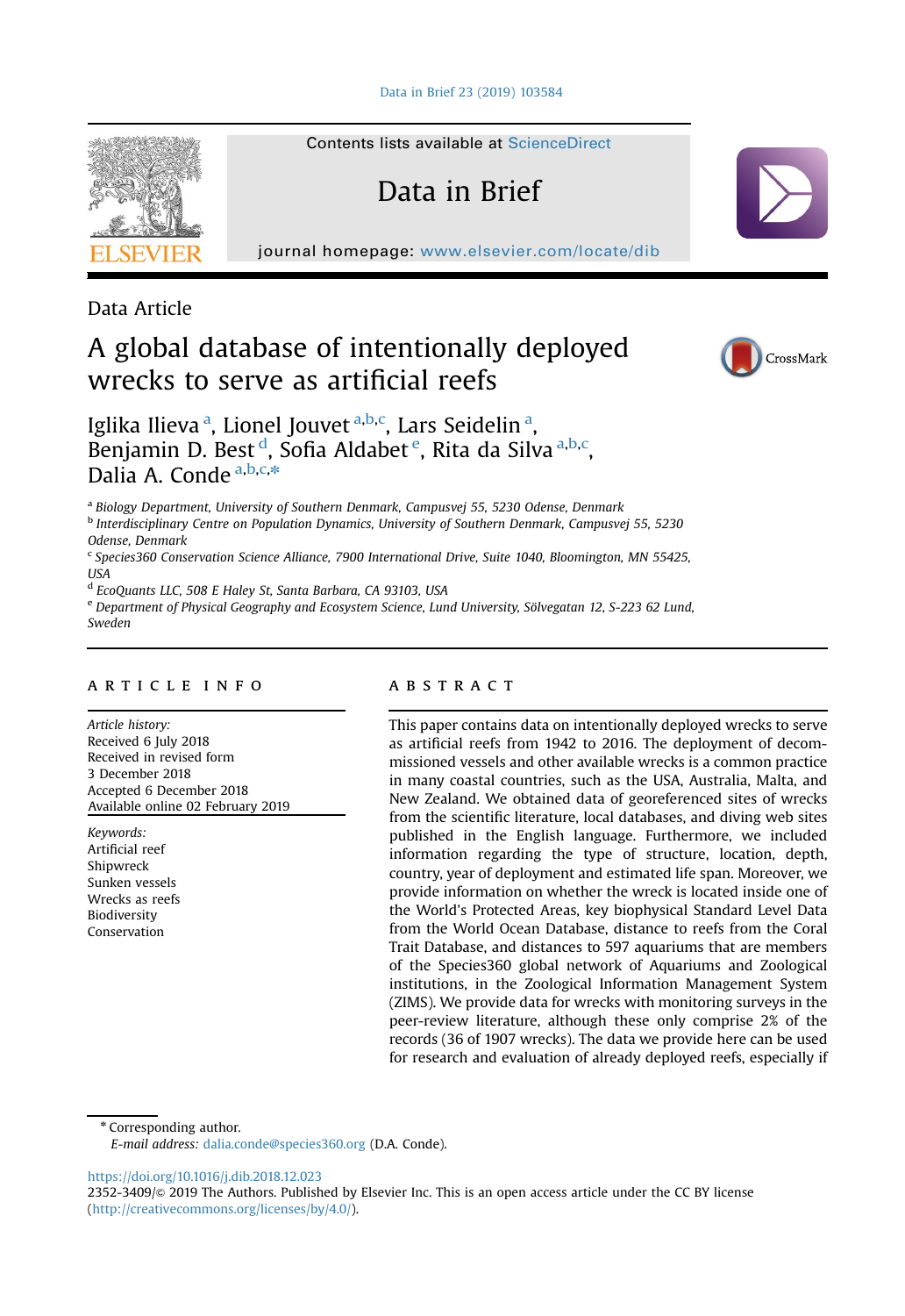combined with additional spatial information on biodiversity and threats.

 $\odot$  2019 The Authors. Published by Elsevier Inc. This is an open access article under the CC BY license

(http://creativecommons.org/licenses/by/4.0/).

# Specifications table

| Subject area               | Biology                                                                        |
|----------------------------|--------------------------------------------------------------------------------|
| More specific subject area | Fisheries, artificial reefs, corals, aquariums, wrecks, conservation           |
| Type of data               | Tables, graphs, figures                                                        |
| How data was acquired      | From published literature and websites in the English language                 |
| Data format                | csy file, digitalized, standardized, and analysed data                         |
| Experimental factors       | The data were compiled, digested and standardized from diverse sources,        |
|                            | including local artificial reef databases, scientific publications, diving web |
|                            | sites and the Species360's ZIMS. We estimated age of wrecks based on the       |
|                            | material from 39 studies. Associated key biophysical Standard Level Data       |
|                            | and estimates of distances to the World Protected Areas and Aquariums          |
| Experimental features      | We built the database in R based on currently available online data,           |
|                            | including published literature and websites in the English language            |
| Data source location       | The data include 34 countries globally.                                        |
| Data accessibility         | The data will be placed in Species360's Conservation Science Alliance          |
|                            | <i>data repository https://www.species360.org/serving-conservation/</i>        |
|                            | ship-wrecks-as-reefs/                                                          |

# Value of the data

- A standardized database of worldwide intentionally deployed wrecks, from diverse information sources in a spatially explicit format including the type, material, year of deployment and estimates of the life span for each wreck.
- It can be used to analyse the potential of wrecks as artificial reefs under different conditions since each wreck's record has associated key Standard Level Data, such as pH, chlorophyll A concentration, calcite, and sea surface temperature from the World Ocean Database [\[1\].](#page-13-0)
- It can provide key information to assess the role of wrecks as artificial reefs to conserve marine biodiversity, because each wreck's record is provided with the Euclidean distance with respect to: i) the Worlds Protected Areas  $[2]$ , ii) the closest Coral Reef from the Coral Trait Database  $[3]$ , and to each of the 597 aquariums member institution of the Species360 network [\[4\]](#page-13-0).
- These data can help the prioritization of key areas for artificial reef monitoring or deployment.

## 1. Data

The data have a total of 1907 records from 88 sources [\(Table 1](#page-3-0) [\[5\]](#page-13-0)). Most of them (1739 or 91%) correspond to the USA locations, while the other 9% (168) were distributed around the rest of the world [\(Table 2](#page-5-0) [\[6\]\)](#page-13-0). The majority of the wrecks (1118 or 71%) were vessels ([Fig. 1](#page-6-0)). For 21% (408) of the records, we do not have information on the year of deployment. Of all the deployed wrecks' analyzed worldwide, 1739 are from the USA ([Table 2](#page-5-0) [\[6\]\)](#page-13-0).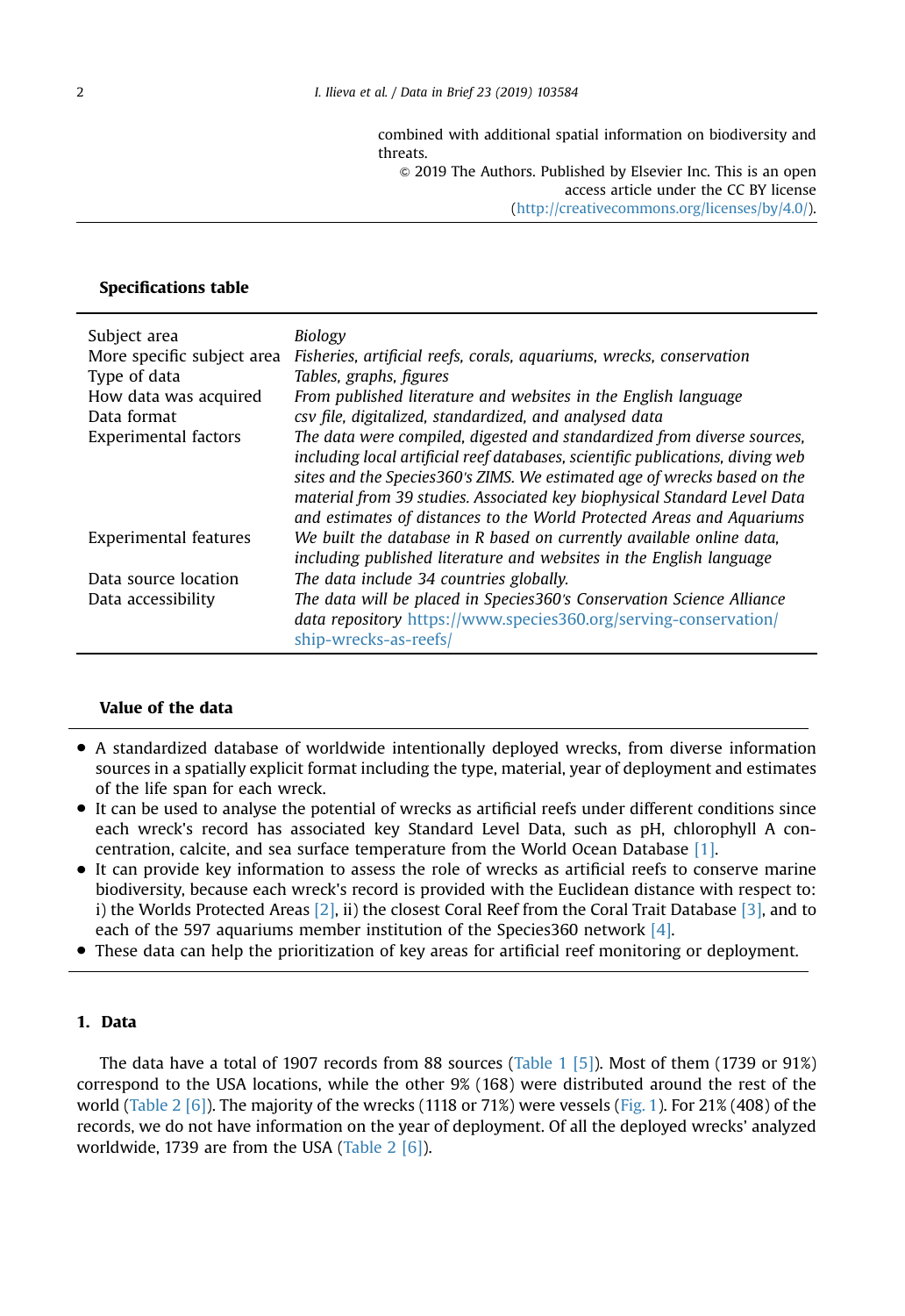#### <span id="page-3-0"></span>Table 1

Sources of wrecks' location and depth. The sources include existing databases, diving guides and scientific publications.

|              | <b>Wrecks Data Sources</b>                                                                                                                                                                                                                                                                                                                    |
|--------------|-----------------------------------------------------------------------------------------------------------------------------------------------------------------------------------------------------------------------------------------------------------------------------------------------------------------------------------------------|
| $\mathbf{1}$ | F.D. Amaral, C.M.R. Farrapeira, S.M.A. Lira, C.A.C.Ramos. Benthic macrofauna inventory of two shipwrecks from Per-                                                                                                                                                                                                                            |
|              | nambuco Coast, Northeastern of Brazil. 2010. Revista Brasileira de Zoologia                                                                                                                                                                                                                                                                   |
| 2            | Y. von Armin, O. Tyack. First observations on fish recruitment on artificial reef "Hoi Siong". MMCS. 2003.                                                                                                                                                                                                                                    |
| 3            | P.T. Arena, L.K.B. Jordan, R.E. Spielerl, R.E. Fish assemblages on sunken vessels and natural reefs in southeast Florida,<br>USA, 2007. Hydrobiologia 580, 157-171                                                                                                                                                                            |
| 4            | Australian Government, Department of the Environment and Energy, Australian National Shipwreck Database, 2009.<br>http://www.environment.gov.au/heritage/historic-shipwrecks/australian-national-shipwreck-database                                                                                                                           |
| 5            | J. Brown. Artificial reefs. Document: EMD-MC-RPT-2014-0002. 2014. Environmental Management Division. Saint                                                                                                                                                                                                                                    |
|              | Helena Government.                                                                                                                                                                                                                                                                                                                            |
| 6            | D.H. Cavalcanti dos Santos, M.G.G. Silva-Cunha, M.F. Santiago, J.Z. de Oliveira Passavante. Characterization of phyto-                                                                                                                                                                                                                        |
|              | plankton biodiversity in tropical shipwrecks off the coast of Pernambuco, Brazil. 2010. Acta bot. bras. (Online) 24(4):<br>924–934. Available from: (http://www.scielo.br/scielo.php?script=sci_arttext&pid=S0102-                                                                                                                            |
|              | 33062010000400007&lng=en&nrm=iso). ISSN 0102-3306. http://dx.doi.org/10.1590/S0102-33062010000400007.<br>Accessed 20.10.2017                                                                                                                                                                                                                  |
| 7            | S. Chidgey, P. Crockett. The Canberra Marine Ecosystem Monitoring Program 6-Months Post Scuttling. 2010.                                                                                                                                                                                                                                      |
| 8            | E.B. Fagundes-Netto, L.R. Gaelzer, R. Coutinho, I.R. Zalmon. Influence of a shipwreck on a nearshore-reef fish                                                                                                                                                                                                                                |
|              | assemblages off the coast of Rio de Janeiro, Brazil. 2011. Lat. Am. J. Aquat. Res. (Online), 39(1), 103-116. Available from:<br>$\langle$ http://www.scielo.cl/scielo.php?script=sci-arttext&pid=S0718-560X2011000100010&lng=es&nrm=iso $\rangle$ . ISSN<br>0718-560X. http://dx.doi.org/10.4067/S0718-560X2011000100010. Accessed 20.10.2017 |
| 9            | A.F. Fischer. Afundamento dos Naufrágios Mercurius, Saveiros e Taurus, caracterização e comportamento de simbiose                                                                                                                                                                                                                             |
|              | alimentar da Ictiofauna na plataforma de Pernambuco Brasil, 2009. Universidade Federal de Pernambuco                                                                                                                                                                                                                                          |
| 10           | A. Fukunaga, J.H. Bailey-Brock. Benthic infaunal communities around two artificial reefs in Mamala Bay, Oahu, Hawaii.<br>2008. Marine Environmental Research (2007). doi: 10.1016/j.marenvres.2007.11.003.                                                                                                                                    |
| 11           | G. Genzano, D. Giberto, C. Bremec. Benthic survey of natural and artificial reefs off Mar del Plata, Argentina, south-                                                                                                                                                                                                                        |
|              | western Atlantic, 2011, Lat. Am. J. Aquat. Res., 39(3), 553-566, doi: 10.3856/vol39-issue3-full text-15.                                                                                                                                                                                                                                      |
| 12           | N. McDaniel. A management plan for artificial reef development in British Columbia Provincial Marine Parks. 1993.                                                                                                                                                                                                                             |
|              | Unpublished draft report prepared for British Columbia Ministry of Environment, Lands and Parks, North Vancouver,                                                                                                                                                                                                                             |
|              | B.C. 25p. in: B.D. Smiley. The intentional scuttling of surplus and derelict vessels: Some effects on marine biota and                                                                                                                                                                                                                        |
|              | their habitats in British Columbia waters. 2006.                                                                                                                                                                                                                                                                                              |
| 13           | P.F. Morrison, Geographe Bay Artifical Reef Society Inc & Australia. Biological Monitoring of the former HMAS Swan:                                                                                                                                                                                                                           |
|              | fifth annual report, submitted to Environment Australia. 2003. The Society, (Bunbury, W.A).                                                                                                                                                                                                                                                   |
| 14           | E. Parnell. Ecological Assessment of the HMCS Yukon Artificial Reef off San Diego, CA (USA). 2005.                                                                                                                                                                                                                                            |
| 15           | S. Robertson, SS Taioma and SS Taupo: An analysis of fish assemblages at two artificial reefs in the Bay of Plenty,<br>testing survey methodology and impacts of structures on sea floor sedimentology. 2012. University of Waikato.<br>https://docs.google.com/file/d/0BxsciNHvcwTvbldDdFpacW12Z0U/edit. Accessed 20.10.2017                 |
| 16           | [9] G. Plunkett., Sea Dumping in Australia: Historical and Contemporary Aspects (1 <sup>st</sup> ed.). Canberra: Defence Pub-                                                                                                                                                                                                                 |
|              | lishing Service, Department of Defence.                                                                                                                                                                                                                                                                                                       |
| 17           | M.A. Schlacher-Hoenlinger, S.J. Walker, J.W. Johnson, T.A. Schlacher, J.N.A. Hooper, M. Ekins, I.W. Banks, P.R. Sutcliffe.<br>Biological monitoring of the ex-HMAS Brisbane artificial reef: phase II - habitat values. Technical report for the                                                                                              |
|              | Queensland Museum. 2009.                                                                                                                                                                                                                                                                                                                      |
| 18           | M.A. Schlacher-Hoenlinger, S.J. Walker, J.W. Johnson, T.A. Schlacher, J.N.A. Hooper. Biological baseline survey of the ex-                                                                                                                                                                                                                    |
|              | HMAS Brisbane artificial reef. Technical report for the Queensland Museum. 2006.                                                                                                                                                                                                                                                              |
| 19           | D. Stephan, D.G. Lindquist. A comparative analysis of the fish assemblages associated with old and new shipwrecks                                                                                                                                                                                                                             |
|              | and fish aggregating devices in Onslow Bay, North Carolina. 1989. Bulletin of Marine Science, 44(2): 698-717                                                                                                                                                                                                                                  |
| 20           | Subsea Enterprise. A biological assessment of the "G.B. Church" artificial reef at Princess Margaret Provincial Park.                                                                                                                                                                                                                         |
|              | Unpublished report for the Ministry of Environment, Lands and Parks, Province of British Columbia, North Vancouver,                                                                                                                                                                                                                           |
|              | B.C. 1994. 17p. in: B.D. Smiley. The intentional scuttling of surplus and derelict vessels: Some effects on marine biota                                                                                                                                                                                                                      |
|              | and their habitats in British Columbia waters. 2006.                                                                                                                                                                                                                                                                                          |
| 21           | C. Valkenier. Unpublished survey data for the Columbia artificial reef, 29 August 1998, provided courtesy to Fisheries                                                                                                                                                                                                                        |
|              | and Oceans Canada, Sidney, BC. 1998a. 1p. in: B.D. Smiley. The intentional scuttling of surplus and derelict vessels:                                                                                                                                                                                                                         |
|              | Some effects on marine biota and their habitats in British Columbia waters. 2006.                                                                                                                                                                                                                                                             |
| 22           | C. Valkenier, Unpublished survey data for the Saskatchewan artificial reef, 5 September 1998, provided courtesy to                                                                                                                                                                                                                            |
|              | Fisheries and Oceans Canada, Sidney, BC. 1998b. 1p. in: B.D. Smiley. The intentional scuttling of surplus and derelict                                                                                                                                                                                                                        |
|              | vessels: Some effects on marine biota and their habitats in British Columbia waters. 2006.                                                                                                                                                                                                                                                    |
| 23           | C. Valkenier. Unpublished survey data for the Mackenzie artificial reef, 7 April 2001, provided courtesy to Fisheries and<br>Oceans Canada, Sidney, BC. 2001. 1p. in: B.D. Smiley. The intentional scuttling of surplus and derelict vessels: Some                                                                                            |

effects on marine biota and their habitats in British Columbia waters. 2006. 24 C. Valkenier. Unpublished survey data for the Church artificial reef, 23 February 2002, provided courtesy to Fisheries and Oceans Canada, Sidney, BC. 2002. 1p. in: B.D. Smiley. The intentional scuttling of surplus and derelict vessels: Some effects on marine biota and their habitats in British Columbia waters. 2006.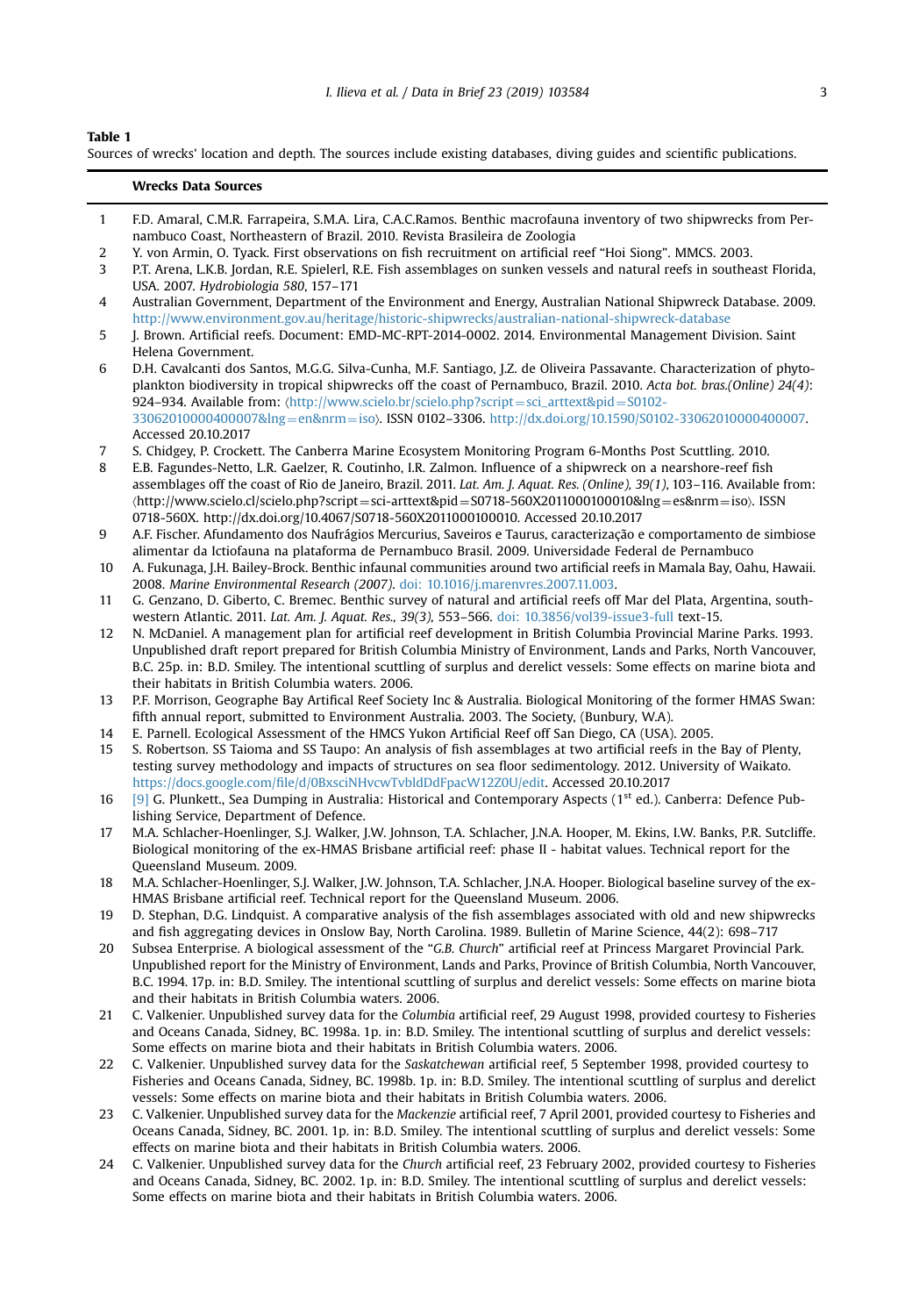# Table 1 (continued )

|          | <b>Wrecks Data Sources</b>                                                                                                                                                                                                                                                                                                                   |
|----------|----------------------------------------------------------------------------------------------------------------------------------------------------------------------------------------------------------------------------------------------------------------------------------------------------------------------------------------------|
| 25<br>26 | S.J. Walker, T.A. Schlacher. Assessing the habitat and conservation value of a young artificial reef.<br>L. Wantiez, P. Thollot. Colonization of the F/V;Caledonie Toho 2 Wreck by a Reef-Fish Assemblage Near Noumea (New<br>Caledonia). 2000. Atoll Research Bulletin (485). http://citeseerx.ist.psu.edu/viewdoc/download?doi=10.1.1.507. |
| 27       | $5400$ &rep=rep1&type=pdf. Accessed 20.10.2017.<br>P.H. Wendt, D.M. Knot, R.F. van Dolah. Community structure of the sessile biota on five artificial reefs in different ages.<br>1989. Bulletin of Marine Science, 44(3): 1106-1122                                                                                                         |
| 28       | http://adventuredivers-spain.com/index.php/en/dive-sites/wreck-dives. Accessed 10.04.2016.                                                                                                                                                                                                                                                   |
| 29       | http://artificialreefsocietybc.ca/annapolis.html. Accessed 05.09.2016.                                                                                                                                                                                                                                                                       |
| 30       | http://artificialreefsocietybc.ca/boeing-737.html. Accessed 05.09.2016.                                                                                                                                                                                                                                                                      |
| 31       | http://artificialreefsocietybc.ca/cape-breton.html. Accessed 05.09.2016.                                                                                                                                                                                                                                                                     |
| 32       | http://artificialreefsocietybc.ca/chaudiere.html. Accessed 05.09.2016.                                                                                                                                                                                                                                                                       |
| 33       | http://artificialreefsocietybc.ca/columbia.html. Accessed 05.09.2016.                                                                                                                                                                                                                                                                        |
| 34       | http://artificialreefsocietybc.ca/g-b-church.html. Accessed 05.09.2016.                                                                                                                                                                                                                                                                      |
| 35       | http://artificialreefsocietybc.ca/mackenzie.html. Accessed 05.09.2016.                                                                                                                                                                                                                                                                       |
| 36       | http://artificialreefsocietybc.ca/saskatchewan.html. Accessed 05.09.2016.                                                                                                                                                                                                                                                                    |
| 37       | http://british-virgin-islands.greatestdivesites.com/cooper_island/mv_inganess_bay. Accessed 06.09.2016.                                                                                                                                                                                                                                      |
| 38       | http://coastalgadnr.org/sites/uploads/crd/images/Reef/GeorgiaOffshoreReefWeb.pdf. Accessed 10.09.2016.                                                                                                                                                                                                                                       |
| 39       | http://diveadvisor.com/jersey/mauve-(la)-ss. Accessed 10.09.2016.                                                                                                                                                                                                                                                                            |
| 40       | http://diveadvisor.com/sub2o/now-thats-a-huge-aircraft-diving-the-dakota-dc3-in-southern-turkey. Accessed                                                                                                                                                                                                                                    |
|          | 10.09.2016.                                                                                                                                                                                                                                                                                                                                  |
| 41       | http://dlnr.hawaii.gov/dar/files/2014/04/ARCoords.pdf. Accessed 12.09.2016.                                                                                                                                                                                                                                                                  |
| 42       | http://myfwc.com/media/131585/reefs.pdf. Accessed 12.09.2016.                                                                                                                                                                                                                                                                                |
| 43       | http://oceantribe.co/mv-dania-east-africas-number-1-wreck-dive-site/. Accessed 12.09.2016.                                                                                                                                                                                                                                                   |
| 44       | http://portal.ncdenr.org/c/document-library/get-file?uuid=24160156-4b96-49e6-9126-                                                                                                                                                                                                                                                           |
|          | 4fa488b49cbb&groupId=38337. Accessed 15.09.2016.                                                                                                                                                                                                                                                                                             |
| 45       | http://portal.ncdenr.org/c/document-library/get-file?uuid=b70dfece-9e83-40fd-9a33-                                                                                                                                                                                                                                                           |
|          | dcf6d1a13990&groupId=38337. Accessed 15.09.2016.                                                                                                                                                                                                                                                                                             |
| 46       | http://scubaclubcozumel.com/index.php/felipe-xicotencatl. Accessed 10.09.2016.                                                                                                                                                                                                                                                               |
| 47<br>48 | http://thailandliveaboards.com/thailand-dive-sites/krabi-diving/. Accessed 10.09.2016.<br>http://thedecostop.com/wrecks/db/form.php?table_name=wrecks. Accessed 10.04.2016.                                                                                                                                                                  |
| 49       | http://www.adiscuba.com/dive-sites/199/south+africa/south+africa/durban/. Accessed 10.04.2016.                                                                                                                                                                                                                                               |
| 50       | http://www.aquaexplorers.com/artificialreefprogramny.htm. Accessed 13.09.2016.                                                                                                                                                                                                                                                               |
| 51       | http://www.aquaexplorers.com/gpsnynjartificialreef.pdf. Accessed 13.09.2016.                                                                                                                                                                                                                                                                 |
| 52       | http://www.capescuba.co.za/dive-the-mv-aster-with-cape-scuba-club/. Accessed 10.04.2016.                                                                                                                                                                                                                                                     |
| 53       | http://www.cawreckdivers.org/wrecks/yukon.htm. Accessed 10.04.2016.                                                                                                                                                                                                                                                                          |
| 54       | http://www.cita.ky/capt-keith-tibbetts. Accessed 10.09.2016.                                                                                                                                                                                                                                                                                 |
| 55       | http://www.dive365cayman.com/doc-poulson-wreck. Accessed 10.09.2016.                                                                                                                                                                                                                                                                         |
| 56       | http://www.dive365cayman.com/kittiwake-cayman. Accessed 10.09.2016.                                                                                                                                                                                                                                                                          |
| 57       | http://www.dive365cayman.com/oro-verde. Accessed 10.09.2016.                                                                                                                                                                                                                                                                                 |
| 58       | http://www.diveboard.com/explore/spots/reunion/saint-leu-L54ihjW/antonio-lorenzo-S2SNhfl. Accessed 10.09.2016.                                                                                                                                                                                                                               |
| 59       | http://www.diveboard.com/explore/spots/russian-federation/central-LM8puM/gran-roque-SuESLz. Accessed                                                                                                                                                                                                                                         |
|          | 10.09.2016.                                                                                                                                                                                                                                                                                                                                  |
| 60       | http://www.divebuddy.com/divesite.aspx?DiveSiteID=5157. Accessed 15.09.2016.                                                                                                                                                                                                                                                                 |
| 61       | http://www.divebuddy.com/divesite/3766/franjack-guadeloupe/. Accessed 15.09.2016.                                                                                                                                                                                                                                                            |
| 62       | http://www.divebuddy.com/divesite/3900/theos-wreck-bahamas. Accessed 15.09.2016.                                                                                                                                                                                                                                                             |
| 63       | http://www.divebuddy.com/divesite/5501/mv-hildur-grenada/. Accessed 15.09.2016.                                                                                                                                                                                                                                                              |
| 64       | http://www.divesitedirectory.co.uk/dive_site_the_cook_islands_rarotonga_wreck_mataora.html. Accessed                                                                                                                                                                                                                                         |
|          | 10.09.2016.                                                                                                                                                                                                                                                                                                                                  |
| 65       | http://www.divesitedirectory.co.uk/dive_site_uk_england_southwest_wreck_hms_scylla.html. Accessed 10.09.2016.                                                                                                                                                                                                                                |
| 66       | http://www.dmr.state.ms.us/index.php/marine-fisheries/artificial-reef/74-offshore-reefs. Accessed 17.09.2016.                                                                                                                                                                                                                                |
| 67       | http://www.dnr.sc.gov/artificialreefs/docs/ReefGuide2015.pdf. Accessed 17.09.2016.                                                                                                                                                                                                                                                           |
| 68       | http://www.dnrec.delaware.gov/fw/Fisheries/Documents/2015-16%20DELAWARE%20REEF%20GUIDE.pdf. Accessed                                                                                                                                                                                                                                         |
|          | 17.09.2016.<br>http://www.dyk-sydfyn.dk/2-dive-spot-m-f-%C3%A6r%C3%B8sund.html?mcat=-1&caction=showspot&itemid=22.                                                                                                                                                                                                                           |
| 69       | Accessed 17.09.2016.                                                                                                                                                                                                                                                                                                                         |
| 70       | http://www.famouspublishing.co.za/ridge/wreck-dive-off-umhlanga/, Accessed 17.09.2016.                                                                                                                                                                                                                                                       |
| 71       | http://www.mmcs-ngo.org/en/projects/artificial-reefs.aspx. Accessed 08.09.2016.                                                                                                                                                                                                                                                              |
| 72       | http://www.mytobago.info/diving01b.php. Accessed 08.09.2016.                                                                                                                                                                                                                                                                                 |
| 73       | http://www.naysource.org/archives/10/14/14469.htm. Accessed 08.09.2016.                                                                                                                                                                                                                                                                      |
| 74       | http://www.navsource.org/archives/11/02255.htm. Accessed 08.09.2016.                                                                                                                                                                                                                                                                         |

[http://www.nj.gov/dep/fgw/pdf/reefs/reef\\_guide.pdf](http://www.nj.gov/dep/fgw/pdf/reefs/reef_guide.pdf). Accessed 10.09.2016.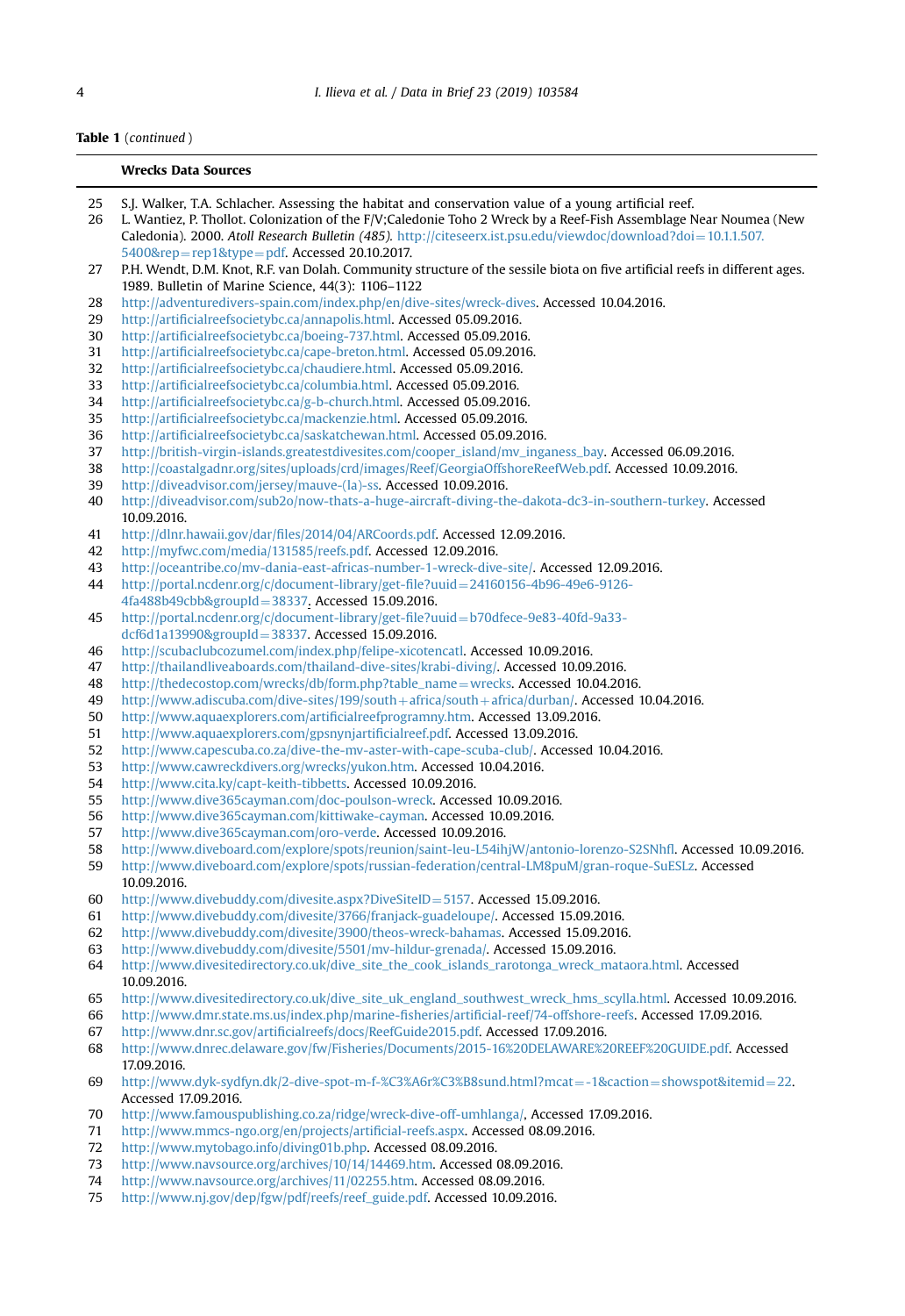## <span id="page-5-0"></span>Table 1 (continued )

# Wrecks Data Sources 76 <http://www.oceanrevival.org/en/projecto/local-mergulho.html>. Accessed 10.09.2016.

| 76  | .nttp://www.oceanrevivai.org/en/projecto/local-merguino.ntml. Accessed 10.09.2016                             |
|-----|---------------------------------------------------------------------------------------------------------------|
| 77  | http://www.outdooralabama.com/artificial-reefs. Accessed 10.09.2016.                                          |
| 78  | http://www.pattayadivers.com/2012/10/26/htms-mataphon/. Accessed 11.09.2016.                                  |
| 79  | http://www.pdsa.org.mt/index.php/component/content/article/11-diving-locations-content/72-mv-imperial-eagle.  |
|     | Accessed 11,09,2016.                                                                                          |
| 80  | http://www.pdsa.org.mt/index.php/component/content/article/11-diving-locations-content/75-tugboat-p31. Acces- |
|     | sed 11.09.2016.                                                                                               |
| 81  | http://www.pdsa.org.mt/index.php/component/content/article/11-diving-locations-content/77-mv-xlendi. Accessed |
|     | 11.09.2016.                                                                                                   |
| 82  | http://www.pdsa.org.mt/index.php/component/content/article/11-diving-locations-content/78-karwela. Accessed   |
|     | 11.09.2016.                                                                                                   |
|     |                                                                                                               |
| 83  | http://www.pdsa.org.mt/index.php/component/content/article/11-diving-locations-content/79-mv-cominoland.      |
|     | Accessed 11.09.2016.                                                                                          |
| 84  | http://www.scubadivingmalta.co.uk/assetts/Maltainserttugboat2.pdf. Accessed 12.09.2016.                       |
| 85  | http://www.scubastevesdiving.com/dive-sites#!. Accessed 12.09.2016.                                           |
| 86  | http://www.scubatravel.co.uk/americas/diving-brazil.html. Accessed 12.09.2016.                                |
| 87  | http://www.smsepub.com/article/Dive%3A_Wreck_Diving/801592/77284/article.html. Accessed 10.09.2016.           |
| 88  | http://www.statiapark.org/parks/marine/img/statia_dive_map.pdf. Accessed 11.09.2016.                          |
| 89  | http://www.tablebaydiving.com/dive-site-sas-pietermaritzburg.shtml. Accessed 11.09.2016.                      |
| 90  | http://www.tablebaydiving.com/dive-site-smitswinkel-bay-wrecks.shtml. Accessed 17.09.2016.                    |
| 91  | http://www.thaiwreckdiver.com/htms-chang-lst-2-uss-lincoln-county-lst-898.htm. Accessed 17.09.2016.           |
| 92  | http://www.touria.nl/bestanden/malta/Wrakken_Malta.pdf?1824951652. Accessed 11.09.2016.                       |
| 93  | http://www.wannadive.net/spot/Central_America/Guadeloupe/L_Augustin_Fresnel_II/index.html. Accessed           |
|     | 11.09.2016.                                                                                                   |
| 94  | https://en.wikipedia.org/wiki/HMNZS_Canterbury_(F421). Accessed 13.09.2016.                                   |
| 95  | https://en.wikipedia.org/wiki/HMNZS_Tui_(1970). Accessed 13.09.2016.                                          |
| 96  | https://en.wikipedia.org/wiki/HMNZS_Waikato_(F55). Accessed 13.09.2016.                                       |
| 97  | https://en.wikipedia.org/wiki/HMNZS_Wellington_(F69). Accessed 13.09.2016.                                    |
| 98  | https://en.wikipedia.org/wiki/Maltese_patrol_boat_P29. Accessed 13.09.2016.                                   |
| 99  |                                                                                                               |
|     | https://en.wikipedia.org/wiki/MV_Rozi. Accessed 13.09.2016.                                                   |
| 100 | https://en.wikipedia.org/wiki/Rainbow_Warrior_(1955). Accessed 13.09.2016.                                    |
| 101 | https://en.wikipedia.org/wiki/Um_El_Faroud. Accessed 13.09.2016.                                              |
| 102 | https://nrm.dfg.ca.gov/FileHandler.ashx?DocumentID=30217&inline=true. Accessed 10.09.2016.                    |
| 103 | https://tpwd.texas.gov/publications/pwdpubs/media/pwd_br_v3400_0424.pdf. Accessed 10.09.2016.                 |
| 104 | https://tpwd.texas.gov/publications/pwdpubs/media/pwd_rp_v3400_0491.pdf. Accessed 10.09.2016.                 |
| 105 | https://www.doi.gov/sites/doi.gov/files/migrated/deepwaterhorizon/adminrecord/upload/ENVIRONMENTAL-REME       |
|     | DIATION-OF-THE-USTS-TEXAS-CLIPPER-FOR-USE-AS-AN-ARTIFICIAL-REEF-IN-THE-GULF-OF-MEXICO-prepared-by-            |
|     | Texas-Parks-and-Wildlife-Dept-Sept-7-2007-2.pdf. Accessed 11.09.2016.                                         |
|     | 106 https://www.scubacrowd.com/dive-site/palamos/pecio-boreas/107. Accessed 10.03.2016.                       |
|     |                                                                                                               |

Overview of the distribution of intentionally deployed wrecks in the USA and rest of the world.

| Location             | <b>Total Drv</b> | bulk<br>carrier vessel | Drv  | cargo vessel item shore |       | vessel   |     | Fishing Land Off- Other Passenger Service Special Tanker Warship Yacht<br>ship | vessel | purpose<br>vessel |    |     |   |
|----------------------|------------------|------------------------|------|-------------------------|-------|----------|-----|--------------------------------------------------------------------------------|--------|-------------------|----|-----|---|
| <b>USA</b>           | 1739 12          |                        | 126  | 71                      | 548   | - 2      | 118 | - 8                                                                            | 604    | 23                | 39 | 183 | 5 |
| Rest of the<br>world | 168              | 18                     | 9    | 16                      | 3.    | $\Omega$ | 27  | 8                                                                              | 45     | 13                |    | 27  |   |
| Total                | 1907 30          |                        | 135. | 87                      | 551 2 |          | 145 | -16                                                                            | 649    | 36                | 40 | 210 | 6 |

# 1.1. Distribution of wrecks in the USA

More than half of the wreck's records (68%) in the USA are vessels. Subway cars/boxcars, automobile bodies, battle tanks, aircrafts, and submarines constitute the remaining 548 wrecks in the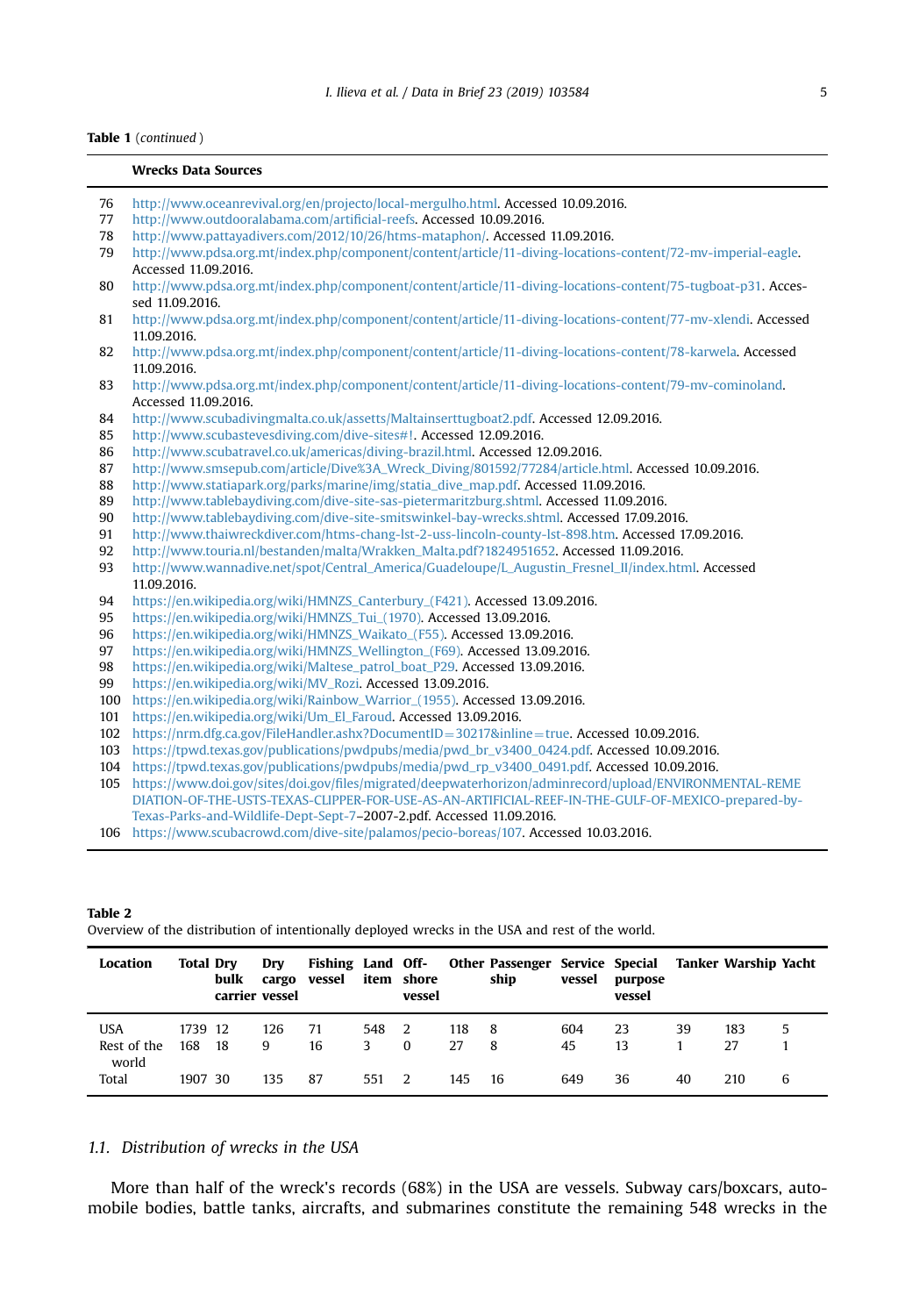<span id="page-6-0"></span>

Fig. 1. Types of intentionally deployed vessels in the dataset. Colors indicate different types of vessels.



Fig. 2. Types of intentionally deployed wrecks in 12 of the American states.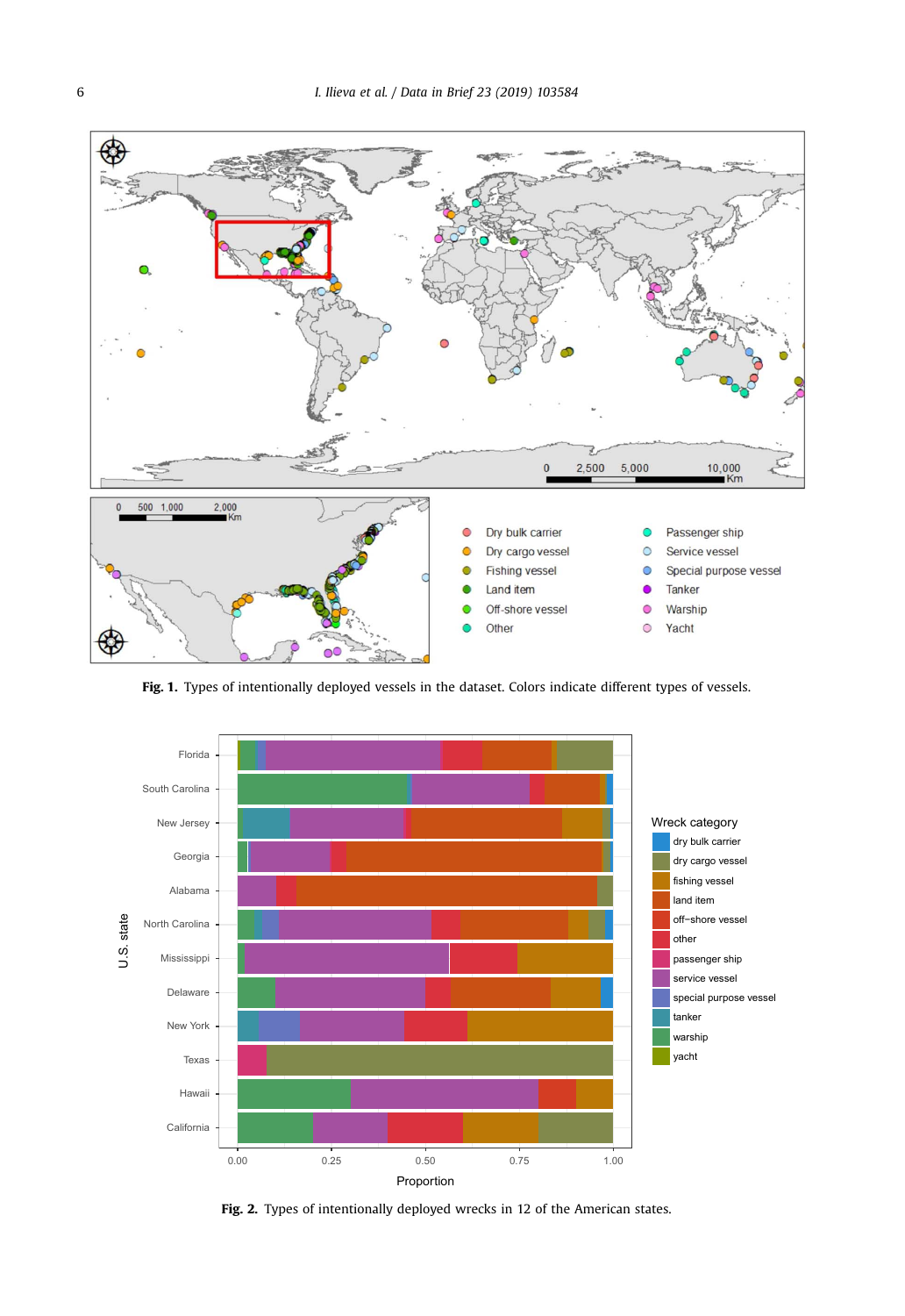data. Florida has the highest number of wreck records (43%). The dominant type of wreck data in all states, except Georgia and Alabama, was a vessel ([Fig. 2](#page-6-0) [\[5\]](#page-13-0)). In Texas, North Carolina, California, Virginia and South Carolina more wrecks were sunk in the period before 1990 [\(Fig. 3](#page-8-0) [\[6\]](#page-13-0)).

# 1.2. Distribution of wrecks in the rest of the world

The data contain 168 wreck records distributed in 32 countries around the world (Tables S1 and 3, [Fig. 4](#page-8-0) [\[7\]](#page-14-0)). Most of the deployed vessels (38% of the 168) are in Australia [\(Fig. 5](#page-9-0) [\[2\]\)](#page-13-0).

### Table 3 Number of deployed wrecks by country.

| Location             |                         | <b>Total Dry bulk Dry</b><br>carrier | cargo<br>vessel          | vessel         | item         |              | ship             | vessel         | Fishing Land Other Passenger Service Special pur- Tanker Warship Yacht<br>pose vessel |                  |                |              |
|----------------------|-------------------------|--------------------------------------|--------------------------|----------------|--------------|--------------|------------------|----------------|---------------------------------------------------------------------------------------|------------------|----------------|--------------|
| Argentina            | $\mathbf{1}$            | 0                                    | $\bf{0}$                 | $\mathbf{1}$   | $\bf{0}$     | 0            | $\boldsymbol{0}$ | 0              | 0                                                                                     | $\mathbf{0}$     | $\bf{0}$       | $\bf{0}$     |
| Australia            | 64                      | 16                                   | $\bf{0}$                 | $\overline{2}$ | 0            | 14           | $\overline{2}$   | 21             | 7                                                                                     | $\bf{0}$         | $\mathbf{1}$   | $\mathbf{1}$ |
| <b>Barbados</b>      | $\mathbf{1}$            | 0                                    | $\mathbf{1}$             | $\bf{0}$       | 0            | 0            | $\boldsymbol{0}$ | 0              | 0                                                                                     | 0                | 0              | 0            |
| Bermuda              | 1                       | 0                                    | $\bf{0}$                 | $\bf{0}$       | 0            | 0            | $\bf{0}$         | $\mathbf{1}$   | 0                                                                                     | 0                | 0              | $\bf{0}$     |
| Island               |                         |                                      |                          |                |              |              |                  |                |                                                                                       |                  |                |              |
| <b>Brazil</b>        | 7                       | 0                                    | 0                        | $\mathbf{1}$   | 0            | 0            | 0                | 6              | 0                                                                                     | $\bf{0}$         | 0              | 0            |
| <b>British</b>       | $\overline{2}$          | $\Omega$                             | $\mathbf{1}$             | $\theta$       | $\Omega$     | $\mathbf{0}$ | $\Omega$         | $\mathbf{1}$   | $\theta$                                                                              | $\theta$         | $\bf{0}$       | $\bf{0}$     |
| <b>Virgin</b>        |                         |                                      |                          |                |              |              |                  |                |                                                                                       |                  |                |              |
| <b>Islands</b>       |                         |                                      |                          |                |              |              |                  |                |                                                                                       |                  |                |              |
| Canada               | 8                       | 0                                    | $\mathbf{1}$             | 0              | $\mathbf{1}$ | $\bf{0}$     | $\boldsymbol{0}$ | $\mathbf{1}$   | 0                                                                                     | $\mathbf{0}$     | 5              | $\bf{0}$     |
| Cayman               | $\overline{\mathbf{4}}$ | $\Omega$                             | $\mathbf{0}$             | $\theta$       | $\mathbf 0$  | $\mathbf{0}$ | $\Omega$         | $\Omega$       | $\mathbf{1}$                                                                          | $\Omega$         | 3              | $\bf{0}$     |
| <b>Islands</b>       |                         |                                      |                          |                |              |              |                  |                |                                                                                       |                  |                |              |
| Cook                 | $\mathbf{1}$            | 0                                    | $\mathbf{1}$             | 0              | $\bf{0}$     | $\bf{0}$     | $\bf{0}$         | $\bf{0}$       | $\bf{0}$                                                                              | $\Omega$         | $\bf{0}$       | $\bf{0}$     |
| <b>Islands</b>       |                         |                                      |                          |                |              |              |                  |                |                                                                                       |                  |                |              |
| Denmark              | 1                       | 0                                    | 0                        | 0              | 0            | 0            | $\mathbf{1}$     | 0              | 0                                                                                     | 0                | 0              | 0            |
| Fiji                 | 1                       | 0                                    | $\mathbf{1}$             | 0              | 0            | 0            | 0                | 0              | 0                                                                                     | 0                | 0              | 0            |
| Great                | $\mathbf{2}$            | 0                                    | $\mathbf{1}$             | 0              | 0            | 0            | 0                | 0              | 0                                                                                     | 0                | $\mathbf{1}$   | 0            |
| <b>Britain</b>       |                         |                                      |                          |                |              |              |                  |                |                                                                                       |                  |                |              |
| Grenada              | $\mathbf{1}$            | 0<br>0                               | $\mathbf{1}$<br>$\bf{0}$ | 0<br>0         | 0<br>0       | 0<br>0       | 0<br>$\bf{0}$    | 0<br>0         | 0<br>$\mathbf{1}$                                                                     | 0<br>0           | 0<br>0         | 0<br>0       |
| Guadeloupe 1         | 1                       | 0                                    | $\bf{0}$                 | $\bf{0}$       | 0            | 0            | $\bf{0}$         | 0              | $\bf{0}$                                                                              | $\bf{0}$         | $\mathbf{1}$   | 0            |
| Israel<br>Kenya      | $\mathbf{1}$            | $\bf{0}$                             | $\mathbf{1}$             | $\bf{0}$       | 0            | 0            | $\bf{0}$         | 0              | 0                                                                                     | 0                | 0              | $\bf{0}$     |
| Malta                | 11                      | 0                                    | $\bf{0}$                 | $\bf{0}$       | 0            | 0            | $\overline{4}$   | 6              | 0                                                                                     | $\mathbf{1}$     | 0              | 0            |
| <b>Mauritius</b>     | 13                      | 0                                    | $\mathbf{0}$             | $\mathbf{1}$   | 0            | 12           | $\mathbf{0}$     | 0              | $\Omega$                                                                              | $\Omega$         | $\bf{0}$       | $\bf{0}$     |
| Mexico               | $\mathbf{2}$            | 0                                    | $\bf{0}$                 | $\bf{0}$       | 0            | 0            | $\mathbf{0}$     | $\bf{0}$       | $\bf{0}$                                                                              | $\mathbf{0}$     | $\overline{2}$ | $\bf{0}$     |
| <b>New</b>           | 1                       | 0                                    | $\bf{0}$                 | $\mathbf{1}$   | $\bf{0}$     | 0            | $\mathbf{0}$     | 0              | $\bf{0}$                                                                              | $\bf{0}$         | $\bf{0}$       | 0            |
| Caledonia            |                         |                                      |                          |                |              |              |                  |                |                                                                                       |                  |                |              |
| <b>New</b>           | 6                       | $\bf{0}$                             | $\bf{0}$                 | $\mathbf{1}$   | $\bf{0}$     | $\mathbf 0$  | $\mathbf{0}$     | 2              | $\mathbf{0}$                                                                          | $\mathbf{0}$     | 3              | $\bf{0}$     |
| Zealand              |                         |                                      |                          |                |              |              |                  |                |                                                                                       |                  |                |              |
| Portugal             | 4                       | 0                                    | $\bf{0}$                 | $\bf{0}$       | $\bf{0}$     | $\mathbf{0}$ | $\mathbf{0}$     | $\overline{2}$ | $\mathbf{0}$                                                                          | $\mathbf{0}$     | $\overline{2}$ | $\bf{0}$     |
| Reunion              | $\mathbf{1}$            | $\bf{0}$                             | $\bf{0}$                 | $\mathbf{1}$   | $\bf{0}$     | $\bf{0}$     | $\boldsymbol{0}$ | 0              | 0                                                                                     | $\boldsymbol{0}$ | $\bf{0}$       | $\bf{0}$     |
| <b>Saint</b>         | 6                       | 2                                    | 0                        | 2              | $\mathbf{1}$ | $\mathbf{1}$ | $\bf{0}$         | 0              | 0                                                                                     | $\mathbf{0}$     | 0              | 0            |
| Helena               |                         |                                      |                          |                |              |              |                  |                |                                                                                       |                  |                |              |
| Saint Lucia          | $\overline{2}$          | 0                                    | 0                        | 0              | 0            | 0            | 0                | 0              | $\overline{2}$                                                                        | $\bf{0}$         | 0              | 0            |
| South                | 10                      | 0                                    | $\bf{0}$                 | 5              | 0            | 0            | $\bf{0}$         | $\mathbf{1}$   | $\mathbf{1}$                                                                          | 0                | 3              | 0            |
| Africa               |                         |                                      |                          |                |              |              |                  |                |                                                                                       |                  |                |              |
| Spain                | 3                       | 0                                    | 0                        | 0              | 0            | 0            | 0                | 2              | 0                                                                                     | $\bf{0}$         | $\mathbf{1}$   | 0            |
| St.                  | $\mathbf{2}$            | 0                                    | $\bf{0}$                 | $\mathbf{1}$   | 0            | $\bf{0}$     | $\bf{0}$         | 0              | $\mathbf{1}$                                                                          | $\bf{0}$         | $\bf{0}$       | $\bf{0}$     |
| <b>Eustasius</b>     |                         |                                      |                          |                |              |              |                  |                |                                                                                       |                  |                |              |
| Island               |                         |                                      |                          |                |              |              |                  |                |                                                                                       |                  |                |              |
| <b>Thailand</b>      | 5                       | 0                                    | $\bf{0}$                 | $\bf{0}$       | $\bf{0}$     | $\bf{0}$     | $\boldsymbol{0}$ | $\bf{0}$       | 0                                                                                     | $\boldsymbol{0}$ | 5              | $\bf{0}$     |
| <b>The</b>           | 1                       | 0                                    | $\mathbf{1}$             | $\bf{0}$       | $\bf{0}$     | $\mathbf 0$  | $\bf{0}$         | 0              | $\bf{0}$                                                                              | $\bf{0}$         | $\bf{0}$       | $\bf{0}$     |
| <b>Bahamas</b>       |                         |                                      |                          |                |              |              |                  |                |                                                                                       |                  |                |              |
| <b>Trinidad</b>      | $\mathbf{2}$            | 0                                    | $\bf{0}$                 | $\bf{0}$       | $\bf{0}$     | $\bf{0}$     | $\mathbf{1}$     | $\mathbf{1}$   | $\bf{0}$                                                                              | $\bf{0}$         | $\bf{0}$       | $\bf{0}$     |
| and<br><b>Tobago</b> |                         |                                      |                          |                |              |              |                  |                |                                                                                       |                  |                |              |
| <b>Turkey</b>        | 1                       | 0                                    | $\mathbf{0}$             | 0              | $\mathbf{1}$ | $\mathbf 0$  | $\bf{0}$         | $\bf{0}$       | 0                                                                                     | $\mathbf{0}$     | $\bf{0}$       | 0            |
| Venezuela            | $\mathbf{1}$            | 0                                    | $\bf{0}$                 | $\theta$       | 0            | $\Omega$     | $\bf{0}$         | $\mathbf{1}$   | $\bf{0}$                                                                              | $\bf{0}$         | $\bf{0}$       | $\bf{0}$     |
|                      |                         |                                      |                          |                |              |              |                  |                |                                                                                       |                  |                |              |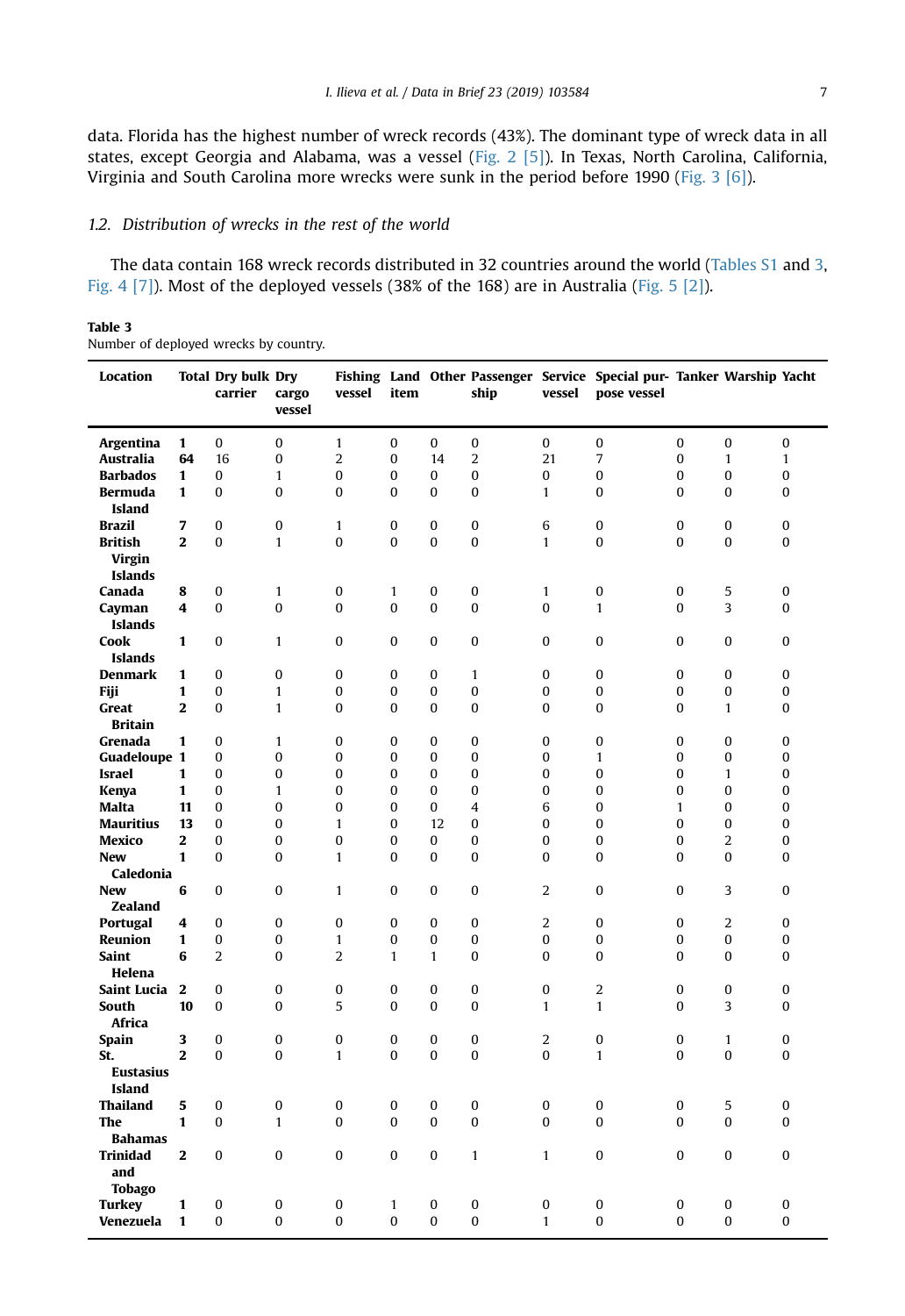<span id="page-8-0"></span>





Fig. 4. Global distribution of monitored and deployed wrecks, aquariums, coral reefs and marine protected areas.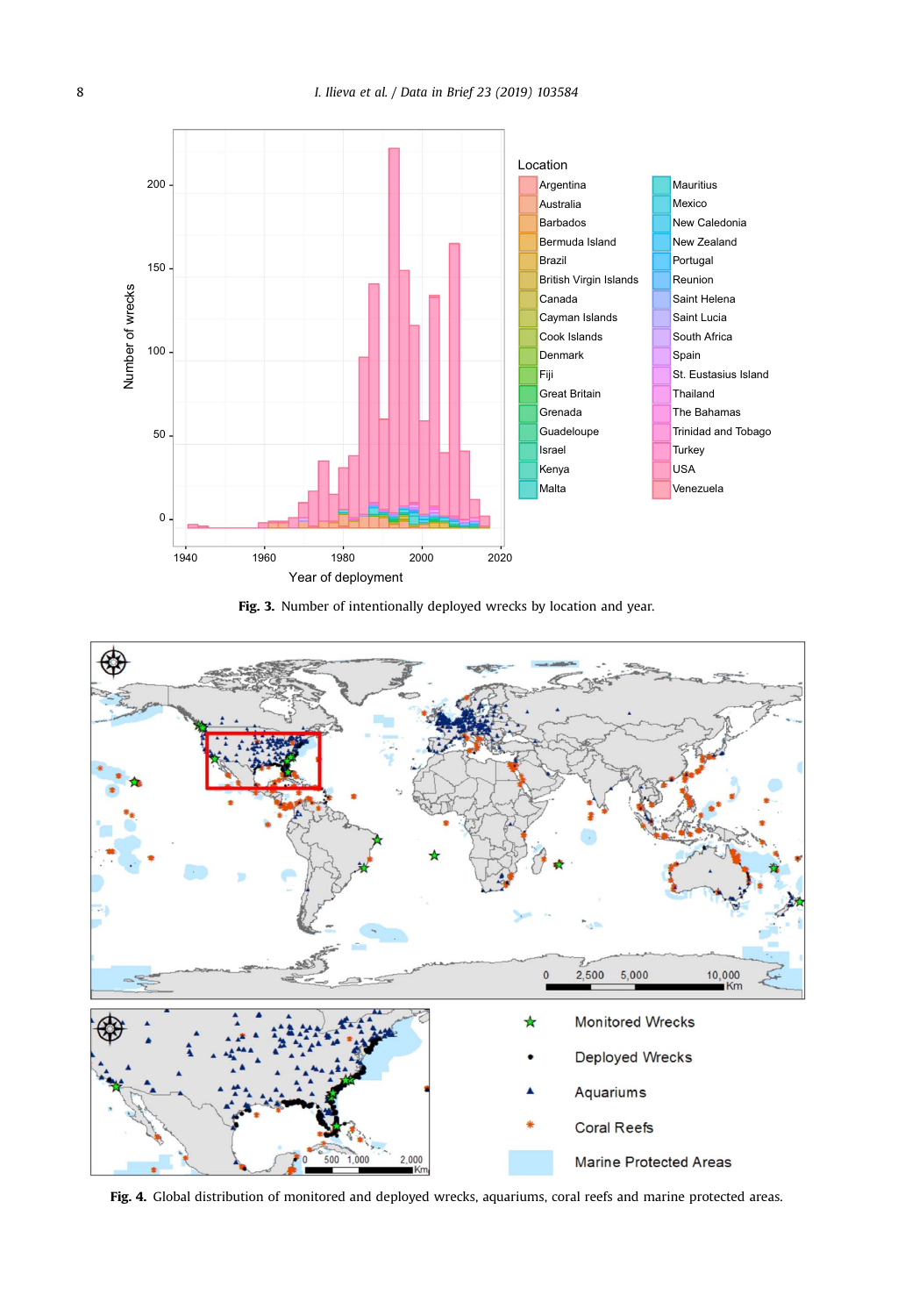### <span id="page-9-0"></span>2. Experimental Design, Materials and Methods

We compiled data of 1907 intentionally deployed wrecks to serve as artificial reefs from diverse sources, including local artificial reef databases, scientific publications, and diving web sites [\(Table 1\)](#page-3-0). Publications include scientific articles, monitoring reports, student theses and dissertations. The initial search for websites or publications with wrecks included mainly the use of the Google search engine, including Google Scholar and PubMed, with one or a combination of the following key words and expressions: shipwreck, artificial reef, sunken vessels, intentionally deployed. Later, we specified the search by adding a location, e.g., artificial reefs Europe, intentionally deployed vessels USA, shipwrecks as artificial reefs Australia, etc. Regarding wrecks located in the USA, the search was further specified using the key expression artificial reef with an addition of the particular state, e.g. artificial reefs Florida, artificial reefs Georgia, etc. In the majority of cases, the result of this search led to an official web page of the artificial reef program in the state in question. Furthermore, these web sites contained lists of all artificial reefs in the state. From these lists, we extracted information regarding only vessels and other types of wrecks. Regarding wrecks as artificial reefs in Australia, we used two main sources of information: 1) the Australian National Shipwreck Database [\[8\]](#page-14-0), and 2) a report regarding sea dumping in Australia, prepared for the Australian Government, Department of Environment and Heritage [\[9\].](#page-14-0) We obtained data regarding wrecks as artificial reefs in the rest of the world from diving websites and scientific publications. We also gathered information about 1901 sites of wrecks of various types intentionally deployed globally as artificial reefs. The main fields included in the database were: name of the wreck and/or the reef site, year of deployment, type of wreck, location, coordinates, depth, accuracy of the coordinates (when provided), last update of the



Fig. 5. Comparison of the number of intentionally deployed wrecks globally, excluding the USA. The size of the circles is proportional to the number of sunken wrecks, with a minimum of 1 and maximum of 64.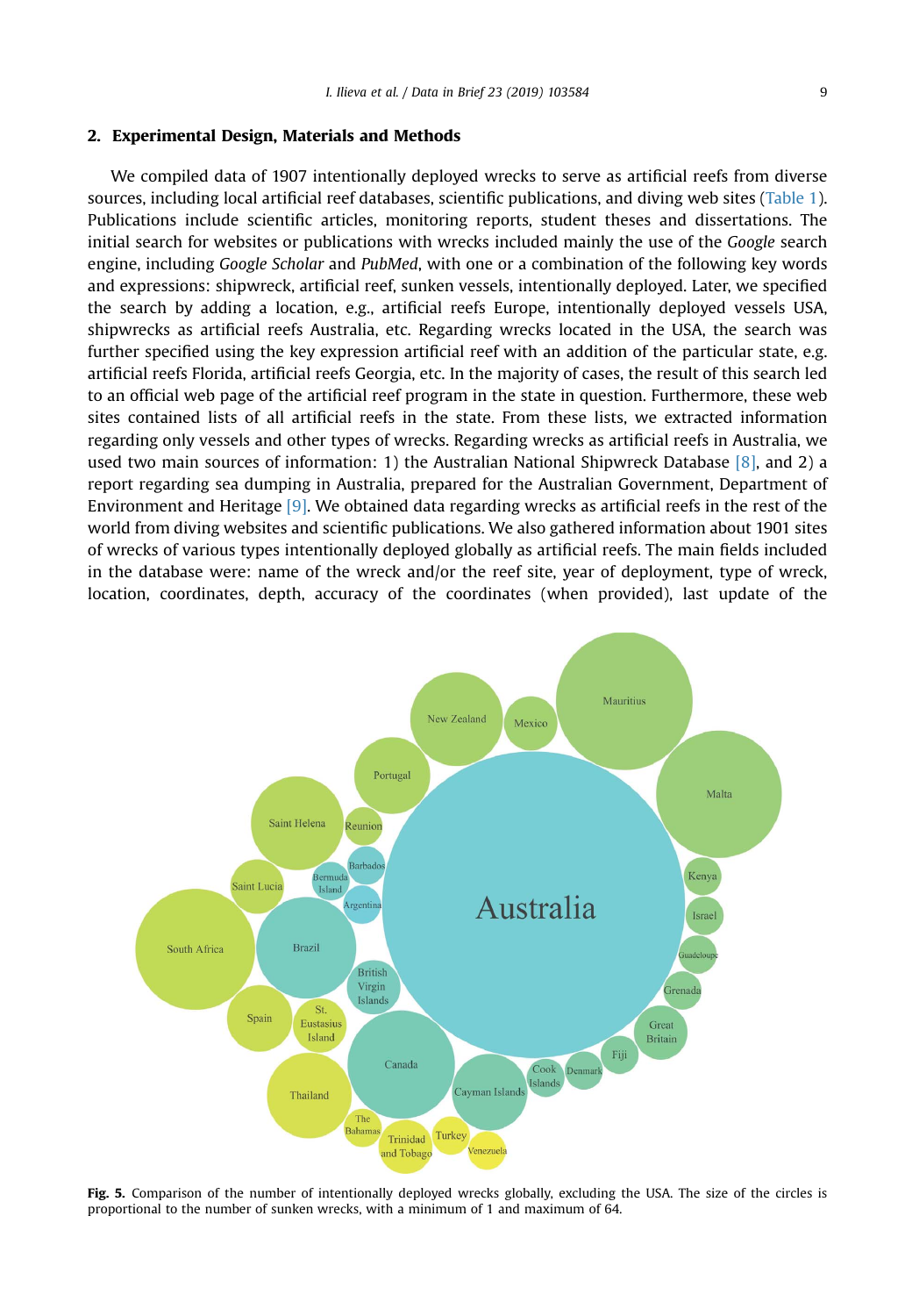<span id="page-10-0"></span>Table 4

Description of the variables in the main dataset.

| ID                           | Description                                                          |
|------------------------------|----------------------------------------------------------------------|
| Name                         | Name of the wreck                                                    |
| Year.of.deployment           | Year of deployment                                                   |
| Type.of.wreck                | High detail level of wreck category                                  |
| Location.Country             | Name of the country                                                  |
| Location.City.State.Province | Name of the City                                                     |
| Location.Water.Body          | Name of the water bodies                                             |
| Depth                        | Recorded depth of the wreck, in meters                               |
| Latitude                     | Latitude ISO 6709, in decimal degrees                                |
| Longitude                    | Longitude ISO 6709, in decimal degrees                               |
| Accuracy                     | Level of position accuracy                                           |
| Last.update                  | Last wreck information update                                        |
| Source                       | Internet reference link                                              |
| <b>Notes</b>                 | Complementary information on the wreck                               |
|                              | location                                                             |
| ISO.Country.Code             | ISO 3166, 3 characters code of country or                            |
|                              | territory                                                            |
| ISO.Country.Code.1           | ISO Numeric Code UN M49 Numerical Code                               |
| ISO.Country.Code.state.      | ISO 3166, 3 characters code of country and                           |
| province.                    | province                                                             |
| ID                           | Wreck ID                                                             |
| Wreck.Category               | General category of the wreck                                        |
| Protected.Area               | Boolean value, $0 =$ not in a protected area, $1 =$                  |
|                              | in a protected area                                                  |
| Name.Protected.Area          | Name of the protected area                                           |
| Near Coral ID                | Identification of the nearest coral reef according                   |
|                              | to $[3]$ .                                                           |
| Distance.Coral               | Distance, in km, to the nearest coral reef.                          |
| Near, Aquarium, Name         | Institution name of the nearest aquarium part<br>of Species 360 [4]. |
| Distance.Aquarium            | Distance, in km, to the nearest aquarium.                            |
| Last.update.Year             | Year of the last update                                              |
| Last.update.Month            | Month of the last update                                             |
| Last.update.Day              | Day of the last update                                               |
| Purpose.of.deployment        | Published purpose of the deployment                                  |
| Method.of.sinking            | Method of wreck sinking                                              |
| Baseline.survey              | Boolean value                                                        |
| Monitoring                   | Monitored parameters details                                         |
| Method.of.monitoring         | Monitored parameters method                                          |
| Research.outcome             | Result from monitoring                                               |
| Life.span.years              | Estimated lifespan of the wreck                                      |
| Source.1                     | Reference of the monitoring                                          |
| Min.Est.Lifespan             | Minimum estimated wreck lifespan                                     |
| Max.Est.Lifespan             | Maximum estimated wreck lifespan                                     |

# Table 5

Aggregated wreck categories, based on Knud E. Hansen<sup>a</sup>.

| Category               | <b>Example of artefact</b>                              |
|------------------------|---------------------------------------------------------|
| passenger ship         | ferry, passenger/cargo ship                             |
| dry cargo vessel       | cargo ship, freighter, liberty ship                     |
| tanker                 | oil tanker, fuel barge, oil field supply vessel         |
| dry bulk carrier       | iron lighter, steel barge, wooden lighter               |
| special purpose vessel | cable ship, buoy tender, cable layer vessel             |
| service vessel         | hydrographic ship, push boat, fireboat                  |
| fishing vessel         | fishing trawler, clam boat, shrimp boat                 |
| off-shore vessel       | submarine                                               |
| yacht                  | yacht                                                   |
| land item              | army tank, bus, aircraft, railroad boxcar               |
| warship                | destroyer, aircraft carrier, armoured personnel carrier |
| other                  | drydock, sailboat, powerboat, tour boat                 |

<sup>a</sup> Knud E. Hansen: <http://www.knudehansen.com/key-services/general-naval-architecture/vessel-types/>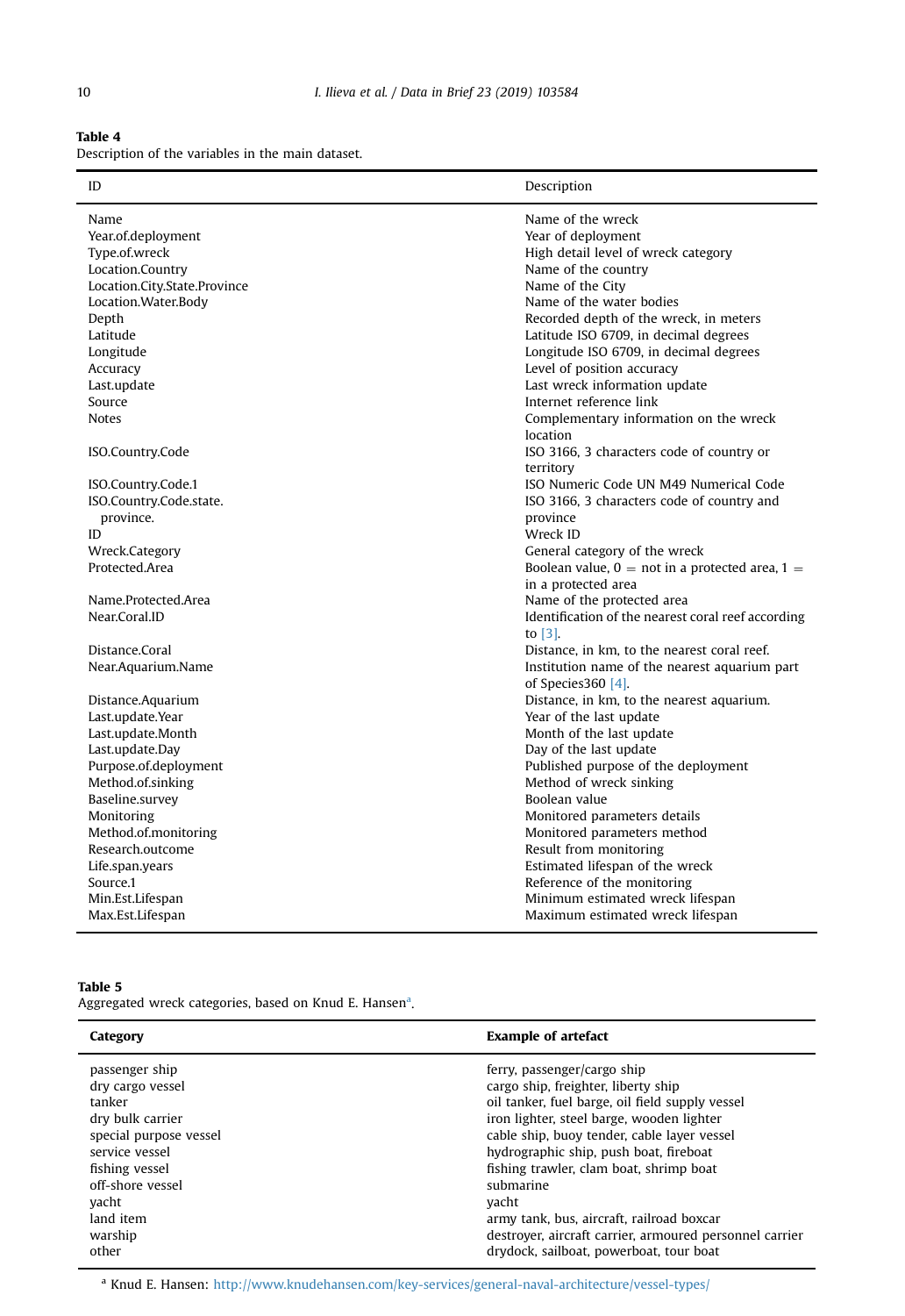<span id="page-11-0"></span>information, source of the information and notes ([Table 4](#page-10-0)). The coordinates were given in decimal degrees to allow the direct use of these data with other spatial information.

The data contain records of 130 types of wrecks, as described in the source, which we aggregated into 12 categories [\(Table 5](#page-10-0)). Each wreck record contains the citation, the latitude and longitude, the

| Table 6                                                                                                                    |  |
|----------------------------------------------------------------------------------------------------------------------------|--|
| Detailed description of the biophysical marine factor variables on the location of wrecks from Feldman & MacClain [10] and |  |
| from Levitus [1].                                                                                                          |  |

| ID                                          | Variable name<br>(unit)                                                              | Original<br>Spatial<br>Resolution | Sensor                 | Data                        | Temporal<br>range | Brief description                                                                                                                                                                                                                                                                                                                                             |
|---------------------------------------------|--------------------------------------------------------------------------------------|-----------------------------------|------------------------|-----------------------------|-------------------|---------------------------------------------------------------------------------------------------------------------------------------------------------------------------------------------------------------------------------------------------------------------------------------------------------------------------------------------------------------|
| calcite                                     | Calcite concentra-<br>tion (mol/m <sup>3</sup> )                                     | 5 arcmin<br>$(9.2 \text{ km})$    | Aqua-<br>MODIS         | Seasonal cli-<br>matologies | $2002 -$<br>2009  | Calcite concentration indicates the<br>concentration of calcite (CaCO3) in<br>oceans                                                                                                                                                                                                                                                                          |
| chlomax<br>chlomean<br>chlomin<br>chlorange | Chlorophyll A con-<br>centration $(mg/m3)$                                           | 5 arcmin<br>$(9.2 \text{ km})$    | Aqua-<br><b>MODIS</b>  | Monthly cli-<br>matologies  | $2002 -$<br>2009  | Chlorophyll A concentration indicates<br>the concentration of photosynthetic<br>pigment chlorophyll A (the most<br>common "green" chlorophyll) in<br>oceans. Please note that in shallow<br>water these values may reflect any<br>kind of autotrophic biomass.<br>Mean value of chlorophyll<br>Minimum value of chlorophyll<br>Range of values of chlorophyll |
| cloudmax<br>cloudmean<br>cloudmin           | Cloud fraction (%)                                                                   | 6 arcmin<br>(11 km)               | Terra-<br><b>MODIS</b> | Monthly<br>images           | $2005 -$<br>2010  | Maximum cloud fraction. It indicates<br>how much of the earth is covered by<br>clouds.<br>Mean cloud fraction<br>Minimum cloud fraction                                                                                                                                                                                                                       |
| damax<br>damean<br>damin                    | Diffuse attenuation 5 arcmin<br>coefficient at 490<br>$nm(m-1)$                      | $(9.2 \text{ km})$                | Aqua-<br><b>MODIS</b>  | Monthly cli-<br>matologies  | $2002 -$<br>2009  | The diffuse attenuation coefficient is<br>an indicator of water clarity. It<br>expresses how deeply visible light in<br>the blue to the green region of the<br>spectrum penetrates in to the water<br>column.<br>Mean diffuse attenuation coefficient<br>Minimum diffuse attenuation                                                                          |
| parmax<br>parmean                           | Photosynthetically<br>Available Radiation (9.2 km)<br>(Einstein/m <sup>2</sup> /day) | 5 arcmin                          | SeaWiFS                | Monthly cli-<br>matologies  | $1997 -$<br>2009  | coefficient<br>Photosynthetically Available Radia-<br>tion (PAR) indicates the quantum<br>energy flux from the Sun (in the<br>spectral range 400-700 nm) reaching<br>the ocean surface.<br>Mean Photosynthetically Available<br>Radiation (PAR)                                                                                                               |
| sstmax<br>sstmean<br>sstmin<br>sstrange     | Sea Surface Tem-<br>perature $(^{\circ}C)$                                           | 5 arcmin<br>(9.2 km)              | Aqua-<br>MODIS         | Monthly cli-<br>matologies  | $2002 -$<br>2009  | Sea surface temperature is the tem-<br>perature of the water at the ocean<br>surface. This parameter indicates the<br>temperature of the topmost meter of<br>the ocean water column.<br>Mean Sea surface temperature<br>Minimum Sea surface temperature<br>Range Sea surface temperature                                                                      |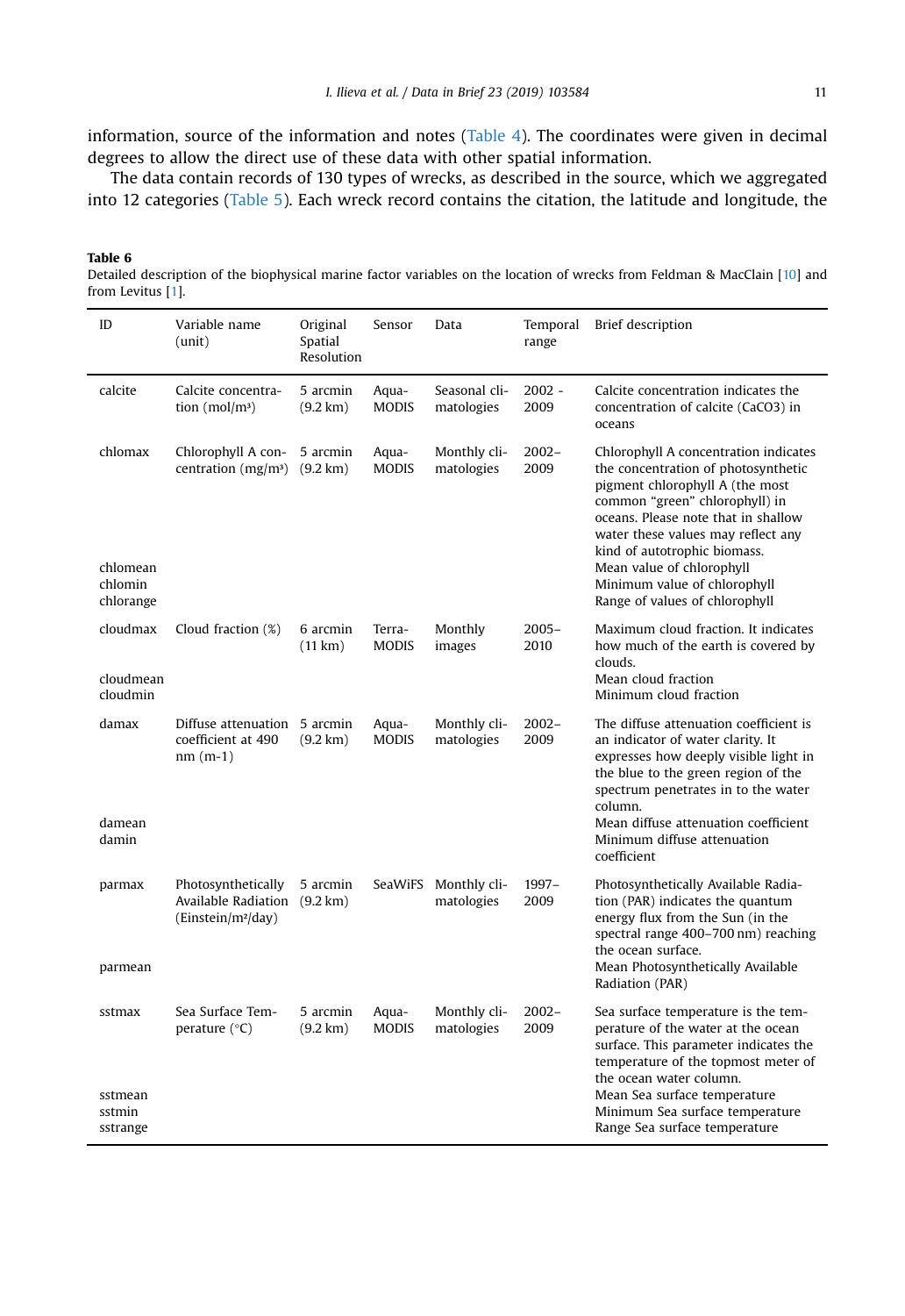type of structure and the lifespan of the wreck to serve as an artificial reef (Table  $\overline{51}$  &  $\overline{52}$ ). We calculated the wrecks lifespan based on the type of structure and material by using the estimates provided by 36 studies that monitor the colonization of the artificial reefs (see [Table 1](#page-3-0) for the source of those studies). For these 36 wrecks we included the following information: estimates of lifespan as artificial reefs, purpose of deployment, method of sinking, baseline study before monitoring, the purpose of monitoring, the method of monitoring, and a brief summary of monitoring outcomes.

We extracted biophysical marine factors in each wreck location from Feldman & McClain  $[10]$  and from the World Ocean Database [\[1\]](#page-13-0) ([Table 6\)](#page-11-0). This information includes key Standard Level Data, such as pH, chlorophyll A concentration, calcite, and sea surface temperature. We used ArcGIS version 10.5.1. [\[11\]](#page-14-0) to:

- i) Calculate the Euclidean distance between coral reefs and deployed wrecks by using the data on corals' location from the Coral Traits Database [\[3\]](#page-13-0), which contain species-specific biogeographic locations (Fig. 6).
- ii) Indicate if the wreck is located within a protected area, from the World Database on Protected Areas [\[2\]](#page-13-0) (Table S1).
- iii) Estimate the distance of wrecks to aquariums and zoological institutions members of Species360. The Species360 global network is a non-governmental organization that manages the Zoological Information Management System (ZIMS) [\[4\].](#page-13-0) ZIMS is a real-time database with standardized and shared information of 21000 species from more than 1100 zoos and aquariums institutions, of which 54% report having aquatic species [\(Fig. 7\)](#page-13-0).

The data presented here do not cover all existing, deliberately sunken wrecks; the selection is based mainly on the availability of data either online or in publications in the English language. The quality and accuracy of the presented data entirely depend on the accurate, up-to-date information contained in the source documents. For quality control, we checked all data entries by at least one person who was not the main responsible for data input. For that, two people had access to the dataset at the same time: one person attributed a random record number to the other one, who was responsible to find the relevant data from the source person (such as: coordinates, name, year of deployment, depth). The two persons cross-referenced the data with the source to check for errors. To provide visualization of the data in the presented database we generated maps using ArcGIS [\[11\].](#page-14-0)



Fig. 6. Global distribution of coral reefs (orange dots), as reported in Madin et al. [\[3](#page-13-0)] and its distance from deployed wrecks in kilometers. Each blue and green colored dot represents a range of distance.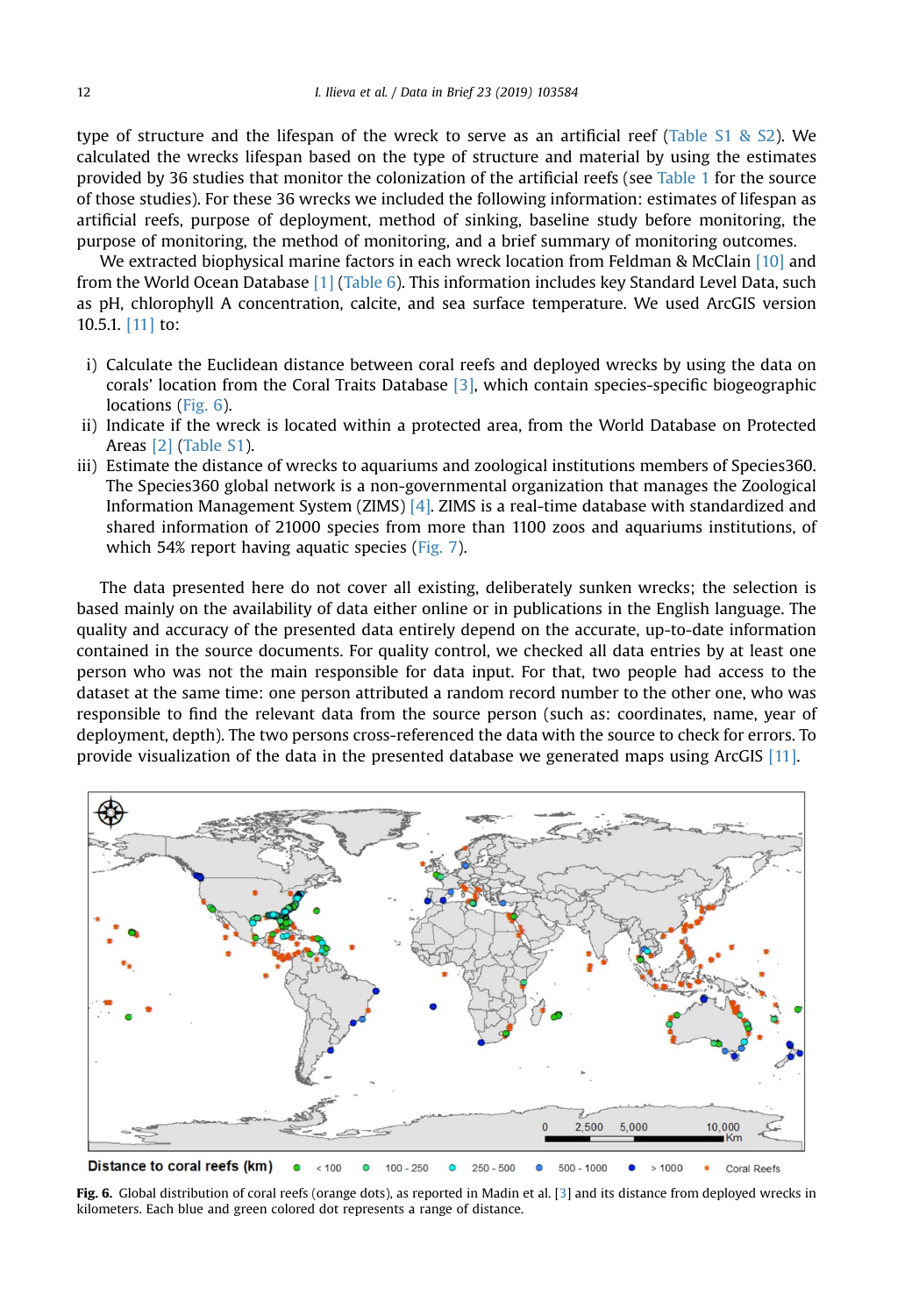<span id="page-13-0"></span>

Fig. 7. Global distribution of aquarium members of the Species360 network (black dots) and their distance from deployed wrecks in kilometers. Each blue and green colored dot represents a range of distance.

## Acknowledgements

Authors would like to thank the work of more than 1100 members across 96 countries of Species360 for registering their animals in the ZIMS shared database. This project was possible thanks to the financial support of the sponsors and partners of the Species360 Conservation Science Alliance: World Association of Zoos and Aquariums, Copenhagen Zoo and Wildlife Reserves of Singapore.

## Transparency document. Supporting information

Transparency data associated with this article can be found in the online version at [https://doi.org/](https://doi.org/10.1016/j.dib.2018.12.023) [10.1016/j.dib.2018.12.023](https://doi.org/10.1016/j.dib.2018.12.023).

# Appendix A. Supporting information

Supplementary data associated with this article can be found in the online version at [https://doi.](https://doi.org/10.1016/j.dib.2018.12.023) [org/10.1016/j.dib.2018.12.023.](https://doi.org/10.1016/j.dib.2018.12.023)

# References

- [1] S. Levitus, World Ocean Database. 2009. In AGU Fall Meeting Abstracts.
- [2] U. Man, World Database on Protected Areas WDPA, 2011.
- [3] [J.S. Madin, K.D. Anderson, M.H. Andreasen, T.C. Bridge, S.D. Cairns, S.R. Connolly, E.S. Darling, M. Diaz, D.S. Falster, E.](http://refhub.elsevier.com/S2352-3409(18)31562-2/sbref1) [C. Franklin, The Coral Trait Database, a curated database of trait information for coral species from the global oceans, Sci.](http://refhub.elsevier.com/S2352-3409(18)31562-2/sbref1) [Data 3 \(2016\) 160017.](http://refhub.elsevier.com/S2352-3409(18)31562-2/sbref1)
- [4] Species360. 2018. 〈[www.Species360.org](http://www.Species360.org)〉.
- [5] F. Leitão, Artificial reefs from ecological processes to fi[shing enhancement tools, Braz. J. Oceanogr. 61 \(1\) \(2013\) 77](http://refhub.elsevier.com/S2352-3409(18)31562-2/sbref2)–81.
- [6] A.M. Fowler, A.-M. Jørgensen, J.C. Svendsen, P.I. Macreadie, D.O.B. Jones, A.R. Boon, D.J. Boots, R. Brabant, E. Callahan, J. T. Claisse, T.G. Dahlgren, S. Degraer, Q.R. Dokken, R. Quenton, A.B. Gill, D.G. Johns, R.J. Leewis, H.J. Lindeboom, O. Linden, R. May, A.J. Murk, G. Ottersen, D.M. Schroeder, S.M. Shastri, J. Teilmann, V. Todd, G. Van Hoye, J. Vanaverbeke, J.W.P. Coolen,